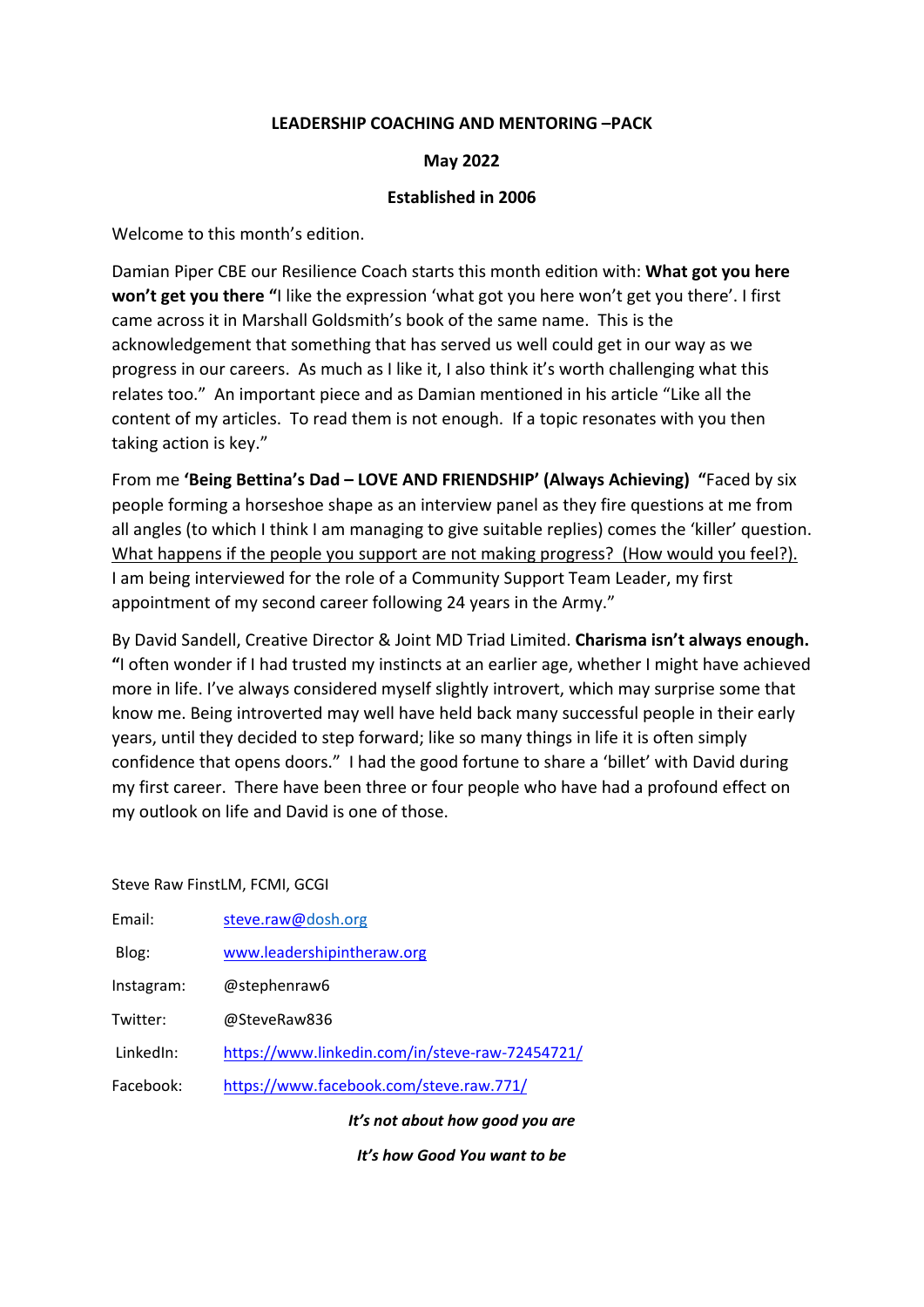## **What got you here won't get you there**

I like the expression 'what got you here won't get you there'. I first came across it in Marshall Goldsmith's book of the same name. This is the acknowledgement that something that has served us well could get in our way as we progress in our careers. As much as I like it, I also think it's worth challenging what this relates too. I've certainly seen people become detached from the practical realities of life as they have been promoted and leave behind something that is critical to their performance. Using judgement about where this phrase is appropriate is worthy of consideration. Here's a few common areas to get you started.

## **The weight of your words**

This one can get you into all sorts of trouble. An eager to please team might pick up on something you say and see it as an instruction or directive. So, a casual comment about "it would have been good if we had consulted with x or y", could have someone in the team changing the plans for the day or worse still working late to respond to what you have innocently said. Equally you not commenting on something can be interpreted by some as you not liking what they have done and then second guessing how to improve things. This area can be a minefield. This isn't about tying yourself up in knots, it is about raising our awareness of the impact of what we do or do not say.

## **Staying connected to the frontline challenges of change**

Increasingly we work (and live) in a dynamic world of change. In many workplaces this change is driven by increased quantitative and qualitative feedback. When sitting in a board meeting being presented with the next compelling 'improvement' powerfully represented by a graph or articulate middle manager it's easy to lose sight of the real-world implications and often unintended consequences of change. Once you'd have used your judgement to consider this before deciding. Perhaps years of decision making have made you numb to the potential negative implications. Some things you might want to consider as you think about this.

- Who have you got to keep you grounded?
- Could you spend time each month with a team on the ground to stay connected?
- What could you do to improve the feedback environment to give you the things people might self-sensor for fear of unsettling you?

## **Our autobiography getting in the way**

Often your experience is a key part of the value you bring, providing insight and judgement that benefits you, your team and wider organisation. Your experience will help form your opinions. As we get more distant from the things that generated that experience there's a risk that we become a HIPPO leader (Highest Paid Persons Opinion). This is where despite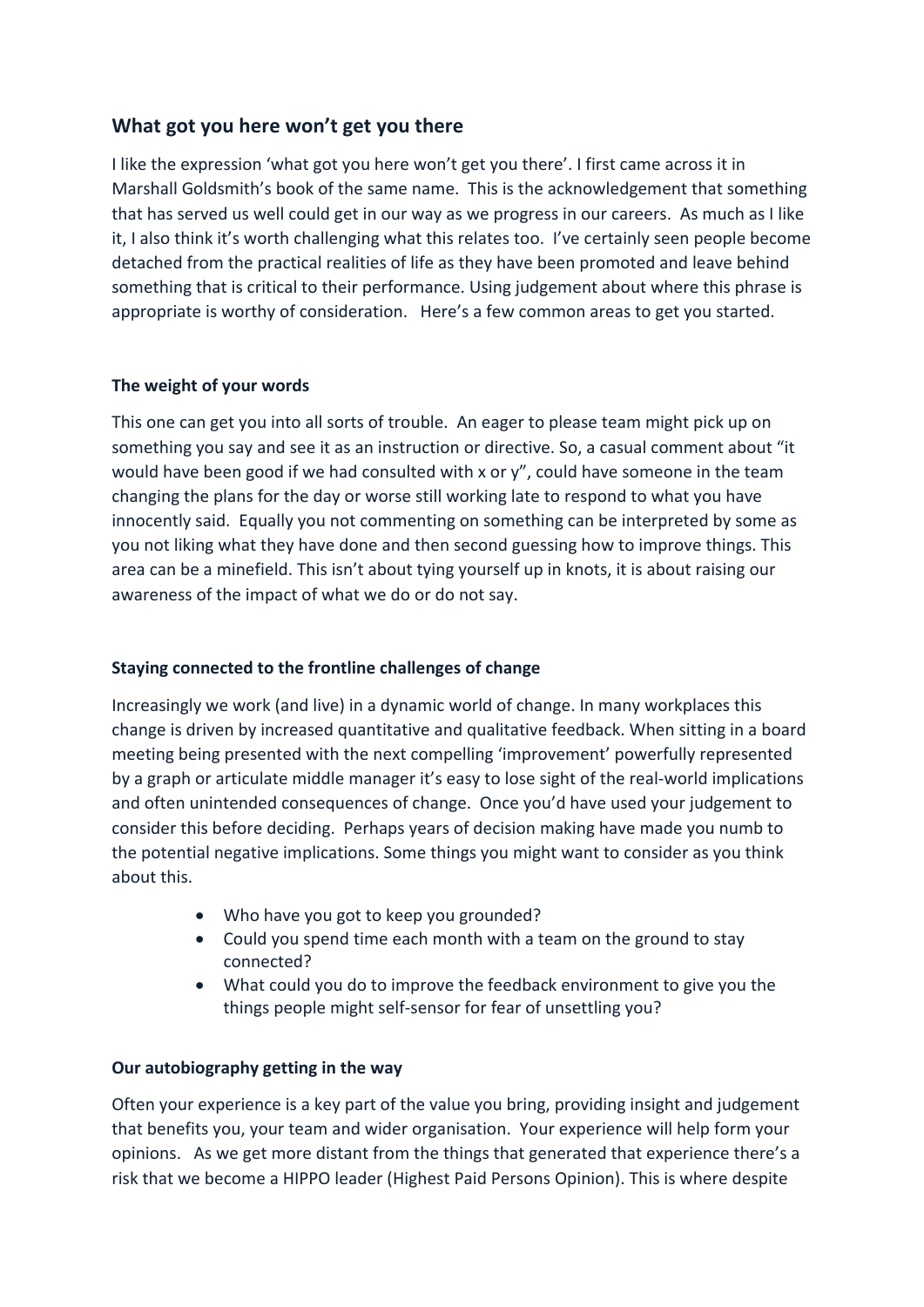lots of work being done to assess a particular situation, we jump in with our experience to run roughshod over the work. There are times when our instinct to do this is right. However, too often in doing this we are viewing the situation through our own autobiography and not the facts and current reality. Equipping yourself with some powerful questions to get underneath the situation is a useful addition to your approach. For example asking people:

- What assumptions have you made in preparing the material?
- How have you tested your conclusions?
- What alternative approaches could exist?

## **Caught up in your position**

One of the worse things I've seen happen with leaders is when they confuse their title as an excuse to dehumanise people. I've never seen this work beneficially in the medium term. Despite on some occasions the illusion of progress in the short-term. I'd always encourage treating people with dignity and respect as an essential, no matter what the circumstance. This one is something I do think is at odds with the title of this article. If you have treating people with dignity and respect early in your career. Keep doing it. I'm confident this is the bedrock of great leadership and high performance.

These areas are just examples to get you thinking. Like all the content of my articles. To read them is not enough. If a topic resonates with you then taking action is key. To know about something that is relevant to you and then not doing anything about it is not to fully understand the point.

As always, I'm interested in how you get on or if you have questions, please let me know.

Damian

[damian@effectivechallenge.com](mailto:damian@effectivechallenge.com)

**Damian Piper CBE** Change and Resilience Coach [www.effectivechallenge.com](https://protect-eu.mimecast.com/s/mv1NCwjkjFlqklf997in?domain=effectivechallenge.com) [www.effectivechallenge.com/podcast](https://protect-eu.mimecast.com/s/bxg-CxGlGHE7DEHw3d0h?domain=effectivechallenge.com) 

effective challenge the podeast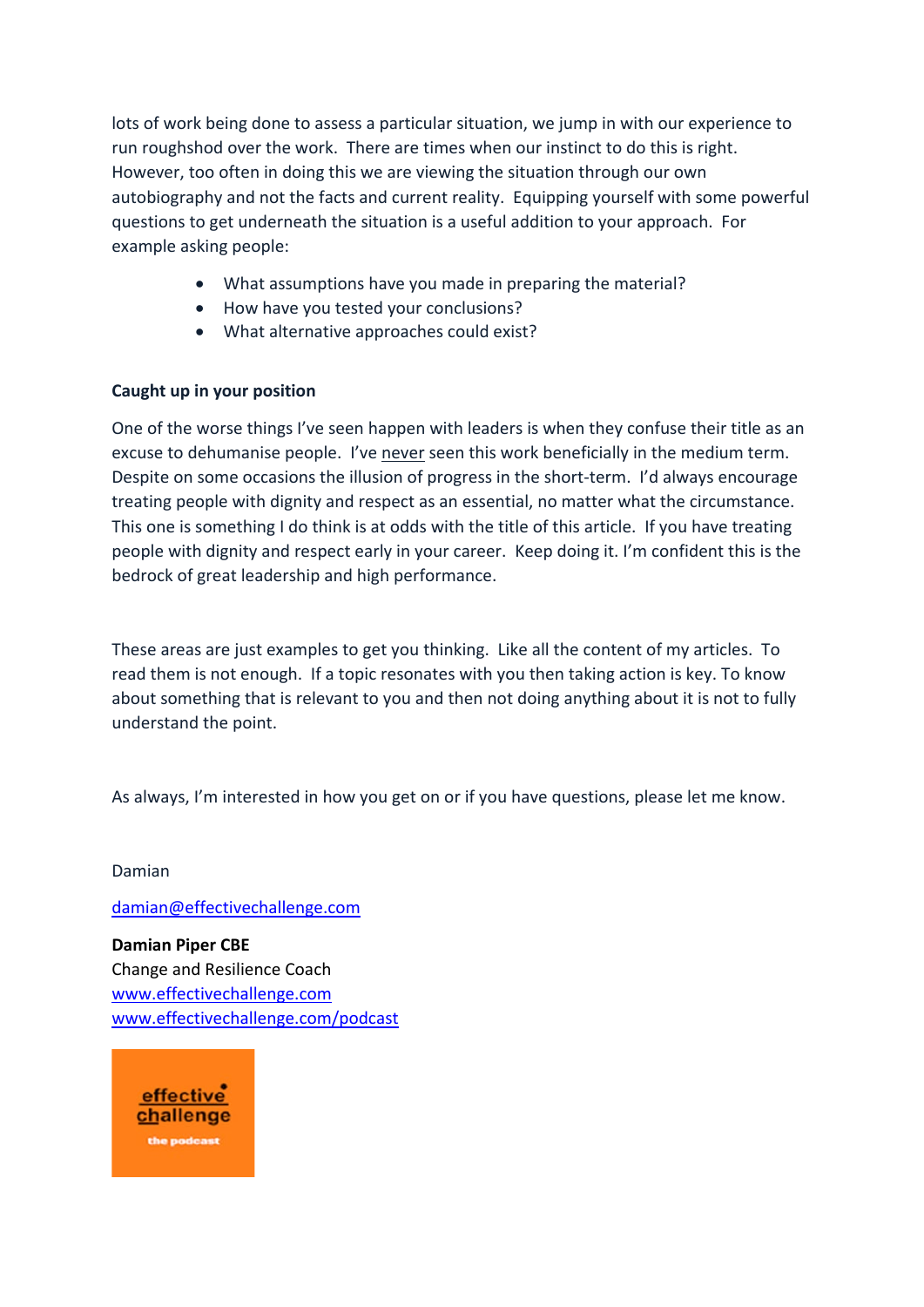## **Being Bettina's Dad – 'LOVE AND FRIENDSHIP'**

## **(Always Achieving)**



Bettina and her dad in 1995 on holiday

Faced by six people forming a horseshoe shape as an interview panel as they fire questions at me from all angles (to which I think I am managing to give suitable replies) comes the 'killer' question. What happens if the people you support are not making progress? (How would you feel?)

I am being interviewed for the role of a Community Support Team Leader, my first appointment of my second career following 24 years in the Army.

Thanks to my youngest daughter Bettina, who copes with a learning disability & autism, this question and similar ones are not particularly difficult for me as Bettina is never far from my thoughts and I only need to picture her to find my answer(s).

What happens if the person you support is not making progress? At the time of this interview, Bettina had not started to use verbal communication and often struggled to communicate how she was feeling and using behaviours instead to get her message across.

## Related: [Being Bettina's Dad: What is Courage without Fear? – Leadership in the Raw](https://leadershipintheraw.org/2018/12/10/being-bettinas-dad-what-is-courage-without-fear/)

Fast forward 25 years later to 'Love and Friendship' and Bettina has become frustrated as there is something missing from her magazine, and she has torn it out of frustration (we can all identify with that!). After cooling down, Bettina approaches Joyce (mum) with the ripped magazine and hands it to her for repair. Bettina says (sheepishly), "Love and Friendship". We had not heard her use this phrase before and it is yet another occasion when Bettina shares a window into how she is thinking. This is another occasion of how Bettina is 'always achieving'.

Related: [Being Bettina's Dad and being married to Bettina's Whisperer – Leadership in the Raw](https://leadershipintheraw.org/2016/04/21/being-bettinas-dad-and-being-married-to-bettinas-whisperer/)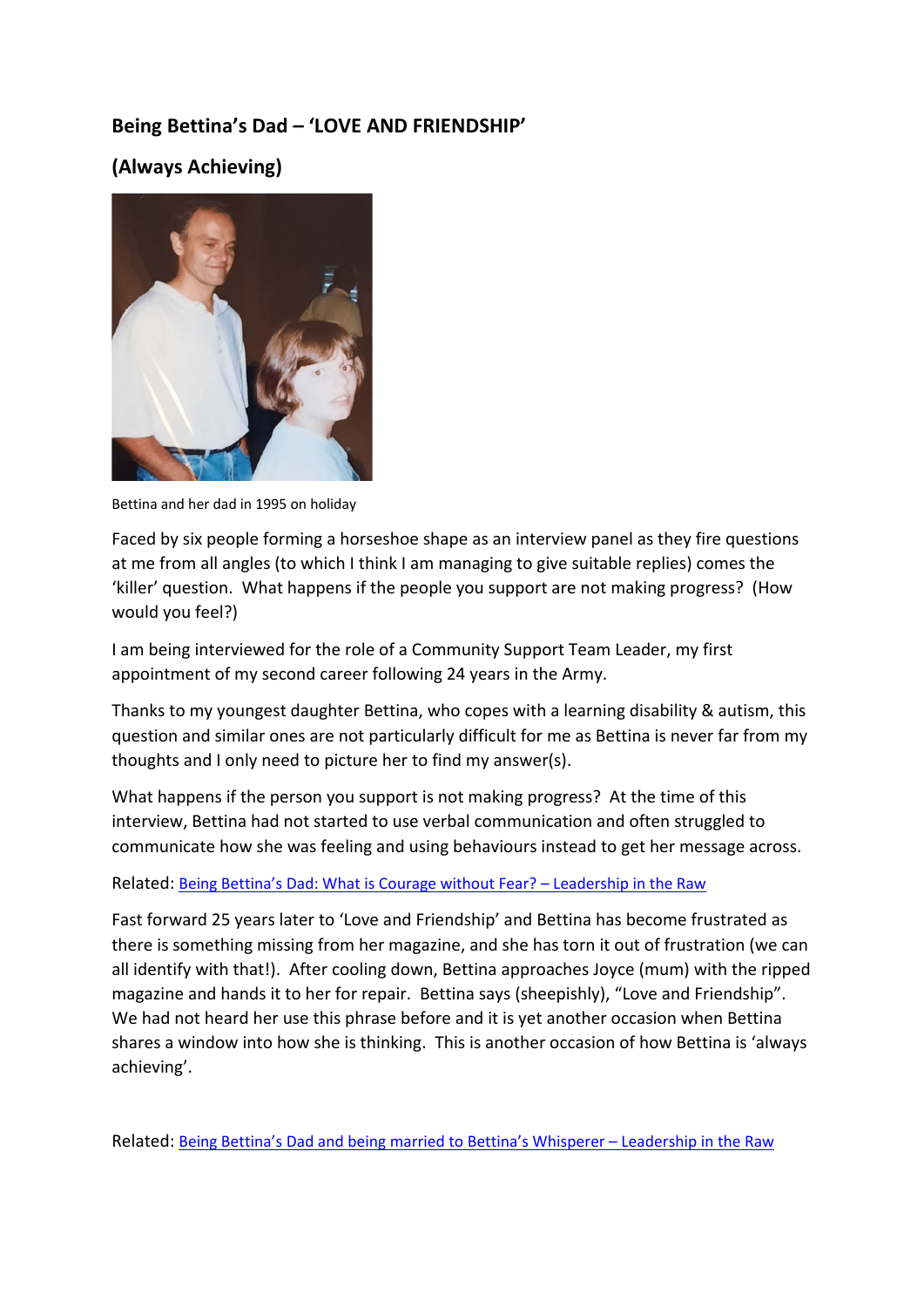#### **What does 'always achieving' look like for Bettina?**

- **Practicing sentences and phrases in her room.** Verbal communication is a constant challenge for Bettina, so being able to articulate how she is feeling and being understood with her message being acted upon gives her great delight and the confidence to try even harder.
- **Trying something new and then doubling down on the activity once 'B' has successfully achieved it.** With courage and perseverance Bettina will try something new, likely an activity, and it is always a wonderful surprise when Bettina achieves something for the first time. Once achieved, Bettina will endeavour to perfect this activity for herself.
- **Completing a Task. "***Nothing is so fatiguing as the eternal hanging on of an uncompleted task." William James* **-** readers acquainted with autism will know how important this is to a person who copes with this condition.
- **Being Independent and taking responsibility.** The important people in Bettina's life will always look to help Bettina rather than do everything for her. For example, once Bettina worked out how to use the car seat belt, you would likely be pushed away if you tried to help her in future. Bettina always takes charge of car's stereo system there are some downsides to her taking responsibility – so I rarely get to choose my music when she is onboard!
- **Forming relationships.** I came across a YouTube video from Bettina's former school (Market Field School in Elmstead Market near Colchester in the UK) Bettina started there as a 5-year-old and left at 16 years of age. In the video the Head Teacher, Gary Smith, talks about the school moving to new premises and reflects on his memories before the current building is closed. We were overjoyed as a family to hear that one of those memories was of Bettina and what that memory meant to him. Bettina left the school 18 years ago! The memory had significance and left an impact. Here is the link: [https://www.youtube.com/watch?v=gB71K1XLl\\_w](https://www.youtube.com/watch?v=gB71K1XLl_w) Bettina's relationship with Gary and her teachers helped accelerate her development. The relationships they formed with each other are enduring.

#### **What happens if the people you support are not making progress?**

- **Change the environment.** I believe this is the same for everyone. During my army career a different posting often accelerated my progress – possibly due to a change in environment or people. In this career, supporting adults with a learning disability, the change I saw in people previously living in the NHS Victorian institution, progressing to supported living, was astounding.
- **Reflect on your role in helping a person to progress what could you do ?** This is something I have done consistently with Bettina and whilst supporting people with a learning disability. Could I have done something differently? For example, when Bettina and I went to the cinema the first time. I still regret not breaking this new activity down into stages – it was my fault she became distressed when the 'house lights' went down.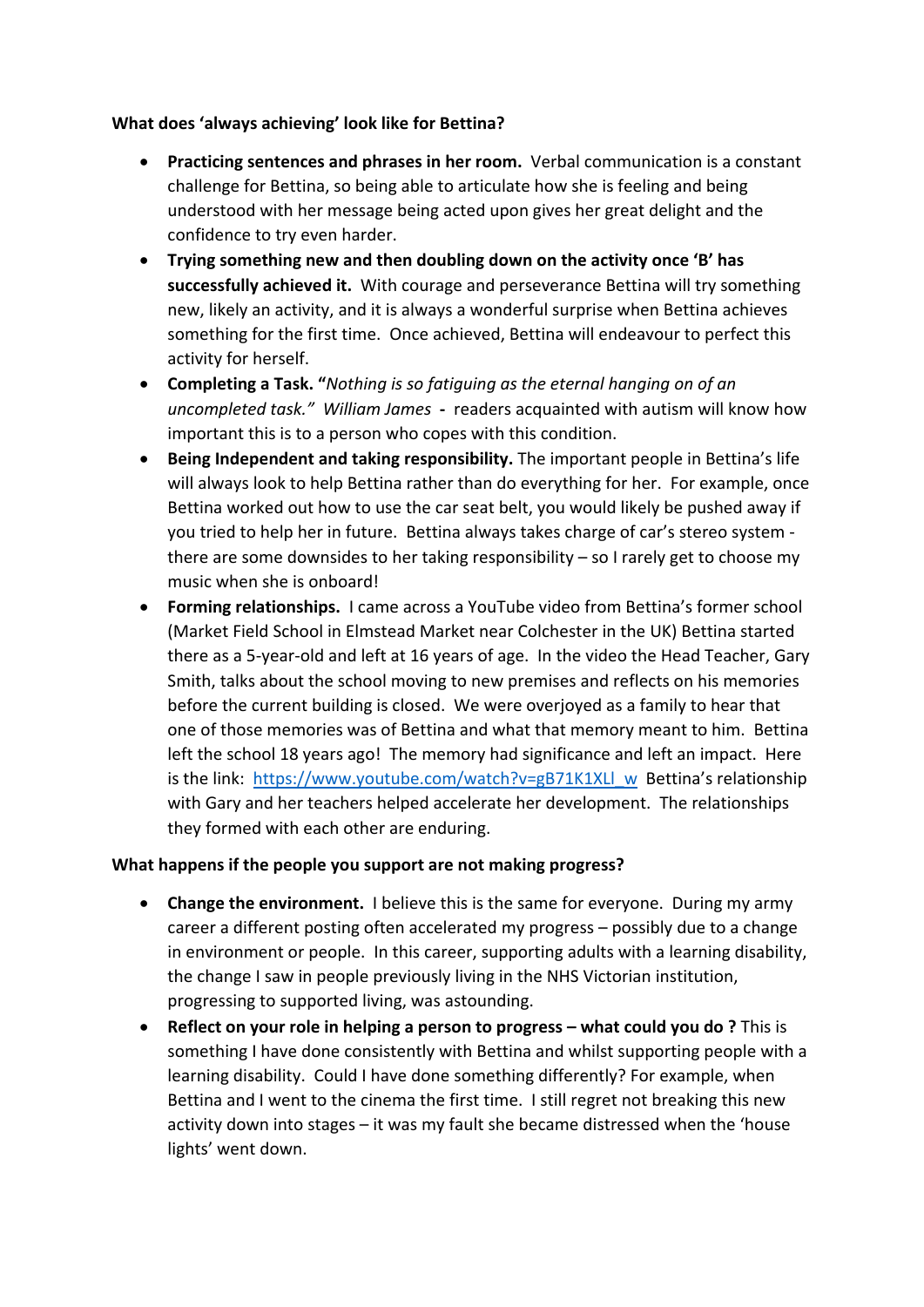- **Reflect on your communication style is it right for the person you support?** Too loud? Too much eye contact? Talking too fast? Bettina prefers mild-mannered and softly spoken people who have positive body language. I have been lucky because Joyce regularly gives me feedback on how I communicate, and I recommend finding a 'critical friend' who will give you feedback.
- **Allowing the person time and space not everyone can go at your pace.** Bettina has exceeded our dreams and aspirations for her, and we believe it is because we have been super patient, knowing we need to go at her pace and never losing faith in her will to succeed. We are in it for the long haul.
- **Don't measure someone's progress by your own standard or understanding of what progress means.** Bettina's family have always been astounded by how she has progressed. Although not particularly significant to people outside of her circle, they are of huge significance to us and Bettina.

Related [Being Bettina's Dad – What Bettina taught me when supporting a person – Leadership in](https://leadershipintheraw.org/2016/07/14/being-bettinas-dad-what-bettina-taught-me-when-supporting-a-person/)  [the Raw](https://leadershipintheraw.org/2016/07/14/being-bettinas-dad-what-bettina-taught-me-when-supporting-a-person/)

## **Love and Friendship**

If I could summarise Bettina's propensity for always achieving, it would be to borrow Bettina's phrase 'Love and Friendship'. When you give Love and Friendship, and you have Love and Friendship, you will flourish.



'Love and Friendship' Bettina (with her dad) in 1999 always achieving at the Redbridge outdoor pursuits centre in Wales.

"We cast a shadow on something wherever we stand….(so) choose a place where you won't do harm – yes, choose a place where you won't do very much harm, and stand in it for all you are worth, facing the sunshine." From a Room with a View by E.M Forster (English Novelist, 1879-1970)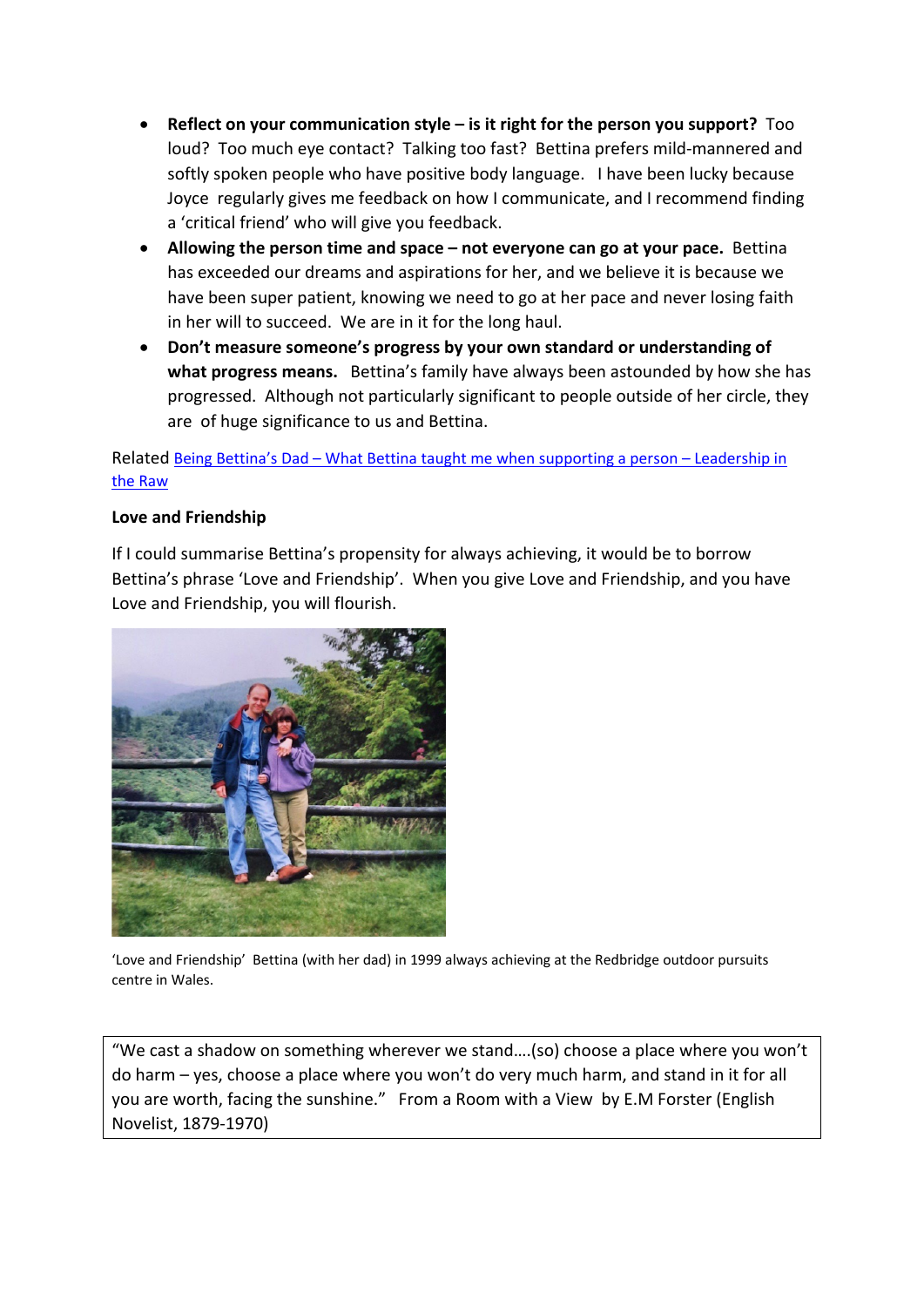

By David Sandell, Creative Director & Joint MD Triad Limited.

## **Charisma isn't always enough.**

I often wonder if I had trusted my instincts at an earlier age, whether I might have achieved more in life. I've always considered myself slightly introvert, which may surprise some that know me. Being introverted may well have held back many successful people in their early years, until they decided to step forward; like so many things in life it is often simply confidence that opens doors.

As it happens I generally enjoy the company of those more outgoing than myself. Some such individuals are very dear to me and I often work well with extroverts, like the ying and yang of personality.

The question often asked is this: does being louder and forceful mean your ideas are more likely to be chosen, regardless of whether the ideas are any good or not. History suggests it does. But talkers are not necessarily leaders.

The US Army has a name for this phenomenon: "the bus to Abilene." It's about a family sitting on a porch on a hot summer day and someone says, 'I'm bored. Why don't we go to Abilene?' When they get to Abilene, someone says, 'You know, I didn't really want to go.' Then the next person says, I didn't want to go  $-1$  thought you wanted to go,' and so on.\*

The phrase "I think we're getting on a bus to Abilene here" when used in US military circles usually sounds alarm bells, it can stop a conversation and acts like a brake. This suggests we all have a tendency to follow those who initiate action, whether it's right or not. As they say… the squeaky wheel gets the grease.

It therefore follows that authority should to be endorsed carefully, perhaps even earned.

Leadership within a formal institutional structure will normally be underpinned with some form of recognised authority. Without such authority leadership has to be proven, involving stepping up to take the initiative and leading by example.

I had some formal leadership training during my time in the armed forces but only to a point. Adapting to civilian life, observation and instinct helped me build on this. Whether that made me a good leader or not I couldn't say, you would have to ask my managers and staff. My business partner and I have managed a design company for 26 years employing around twenty very talented individuals in what is generally considered an extrovert environment; designers, programmers and marketing people, young and old all require a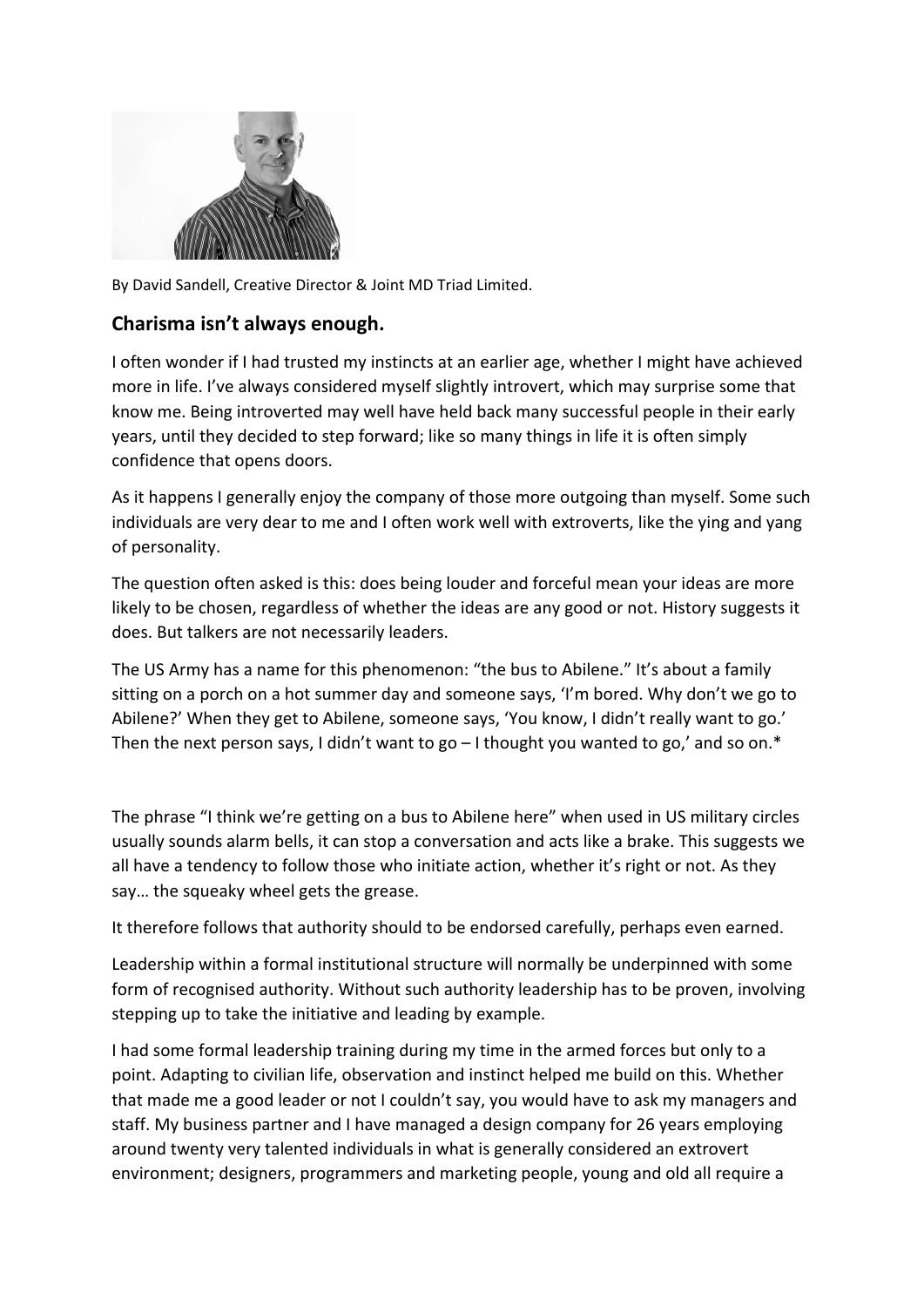different approach to maximize their potential. When creatives and programmers collaborate properly amazing things happen. This probably requires a certain type of leadership because it's not as easy as it sounds; designers, administrators and programmers all have quite different mindsets and respond to authority in a different way to that of the military; that said, the fundamentals still apply.

I don't consider myself a charismatic leader, so I try and lead by example or at least by being close enough to people to advise and guide; I'm not saying I'm right, I'm simply trusting my instincts to be in the right place at the right time to be able to say the right thing.

Many accounts indicate that the Duke of Wellington did this so much better than Napoleon at Waterloo. Napoleon hardly moved during the battle, some say due to ailments; deciding to pick his spot and delegate to his generals. Were crucial mistakes a result of blind spots? Wellington in contrast seemed to be omnipresent, intervening at each crisis point of the battle, changing formations in the chaos, rallying etc. They say, Napoleon was adored by his men, was this charisma? Wellington was simply respected; but Wellington's presence showed empathy even though he demanded order and discipline at all times, particularly at each crisis point. This proved to be a major factor in his success.

Personally I don't think good leadership comes easy, you have to work at it. When I need to address staff in a large group, I have tried, sometimes unsuccessfully, to avoid saying too much to fast, trying to make each work count.

John Wayne, famous American actor and film icon, once said, "Talk low, talk slow, and don't say too much."

Coming back to the extrovert/introvert factor:

As a young person I often heard adults saying, "Oh, the quiet ones are the worst". I used to think, how dare they, do they say that because they don't expect the quiet ones to speak up. Then one day I picked my moment and spoke out for the quiet ones.

For those shy ones who feel they may not prosper. I believe many will reach a tipping point when just watching events bumble along unsuccessfully becomes unbearable. You will eventually have to trust your instincts and intervene.

Many of the world's best CEO's are in fact introverts. I do enjoy the company of extroverts, but extrovert leadership has the potential to become oppressive and good management comes in many forms.

"The Power of Introverts in a World that Can't Stop Talking"

Susan Cain

David Sandell | Creative Director and Joint MD Triad Limited

[www.davidsandell.co.uk](http://www.davidsandell.co.uk/) 

[www.triad.uk.com](http://www.triad.uk.com/)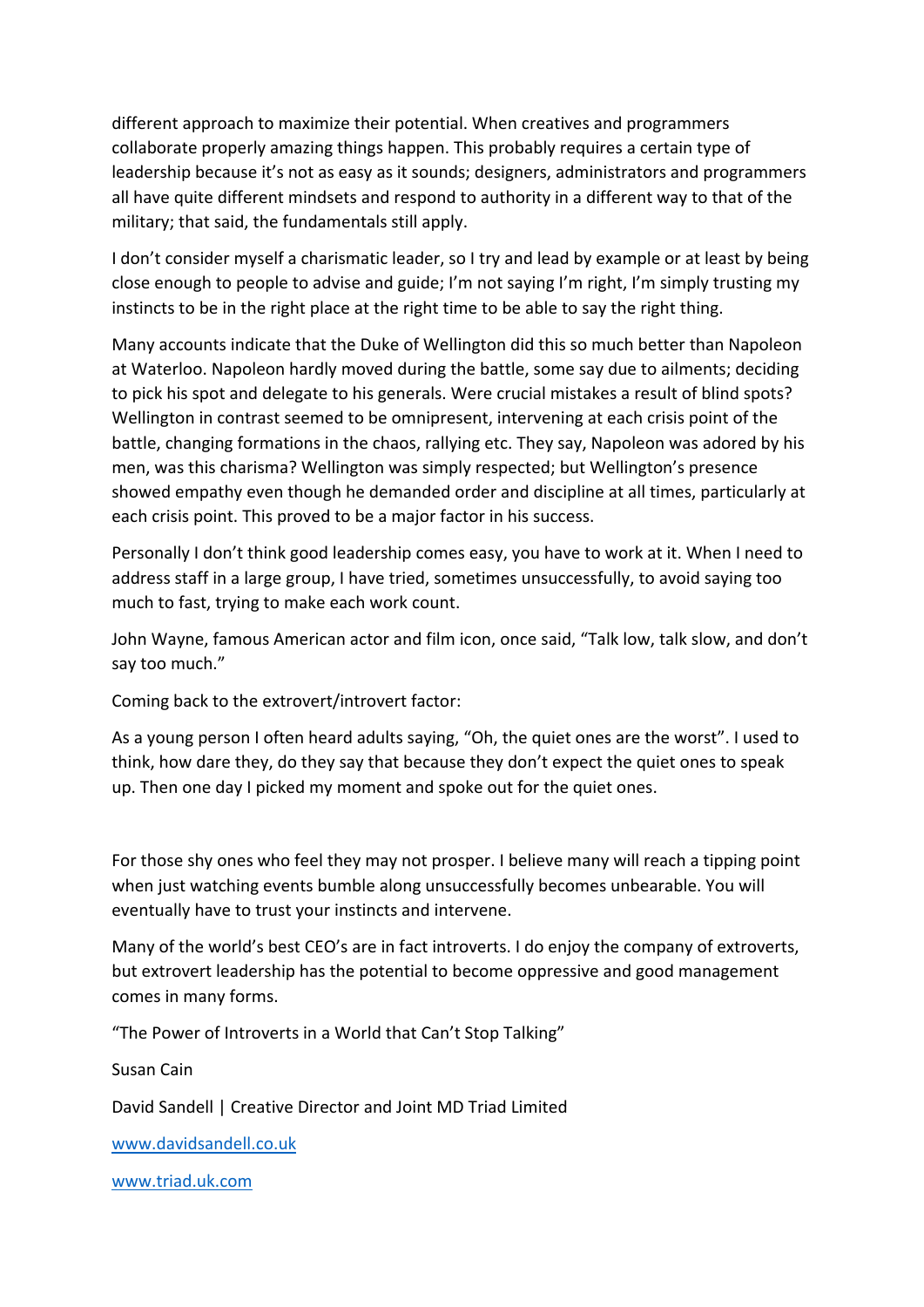#### **YOUR ROUTE TO THE TOP**

#### **CREATE A CAN-DO SPIRIT**

**Get together**. Research shows that a strong sense of purpose improves employee engagement and performance, as well as organisational success. Create a shared purpose in the form of a mission statement and your team will work better together.

**Find the noble cause**. Some of the most engaging missions are those linked to helping others. Wal-Mart's 'give ordinary folk the chance to buy the same things as rich people' is a great example of giving business objectives a human touch.

**Make an emotional appeal**. A focus like Google's 'Don't be evil' won't appeal to everyone, but it will draw like-minded people in. How do you want people to think, feel and behave?

**Aim high**. Set a clear and compelling target that will unify your efforts – and make it stretching. You may not win that national award, but in striving to be best you perform better.

**Piggy-back.** Select a well-known success and emulate it. Whether it's to be to the retail sector what Apple is to design, or to be the Warren Buffett of mortgage brokers, communicate what success looks like in a way that works for your team.

**Create a healthy rivalry**. A recruitment company organised its consultants into two teams. The mission was for each side to place more candidates than the other. The teams even had their own songs: Simply the Best and Eye of the Tiger; whenever they made a new placement, the relevant tune would boom across the office.

**Open it up to the floor.** Present your mission in draft form and invite everyone to critique and refine it. Then, discuss how you can all make it happen. The shared sense of ownership will guide people's day-to-day work and decisions.

**Make it real.** Relate the mission to each individual's cares concerns and role. What does the mission mean to them? As their situation changes, so will their connection to it.

The Mind Gym

## **My top 4 picks from Ted.com for May:**

#### **1. Two reasons companies fail and how to avoid them**

[https://www.ted.com/talks/knut\\_haanaes\\_two\\_reasons\\_companies\\_fail\\_and\\_how\\_to\\_avoi](https://www.ted.com/talks/knut_haanaes_two_reasons_companies_fail_and_how_to_avoid_them) [d\\_them](https://www.ted.com/talks/knut_haanaes_two_reasons_companies_fail_and_how_to_avoid_them) 

Is it possible to run a company and reinvent it at the same time? For business strategist Knut Haanaes, the ability to innovate after becoming successful is the mark of a great organization. He shares insights on how to strike a balance between perfecting what we already know and exploring totally new ideas — and lays out how to avoid two major strategy traps.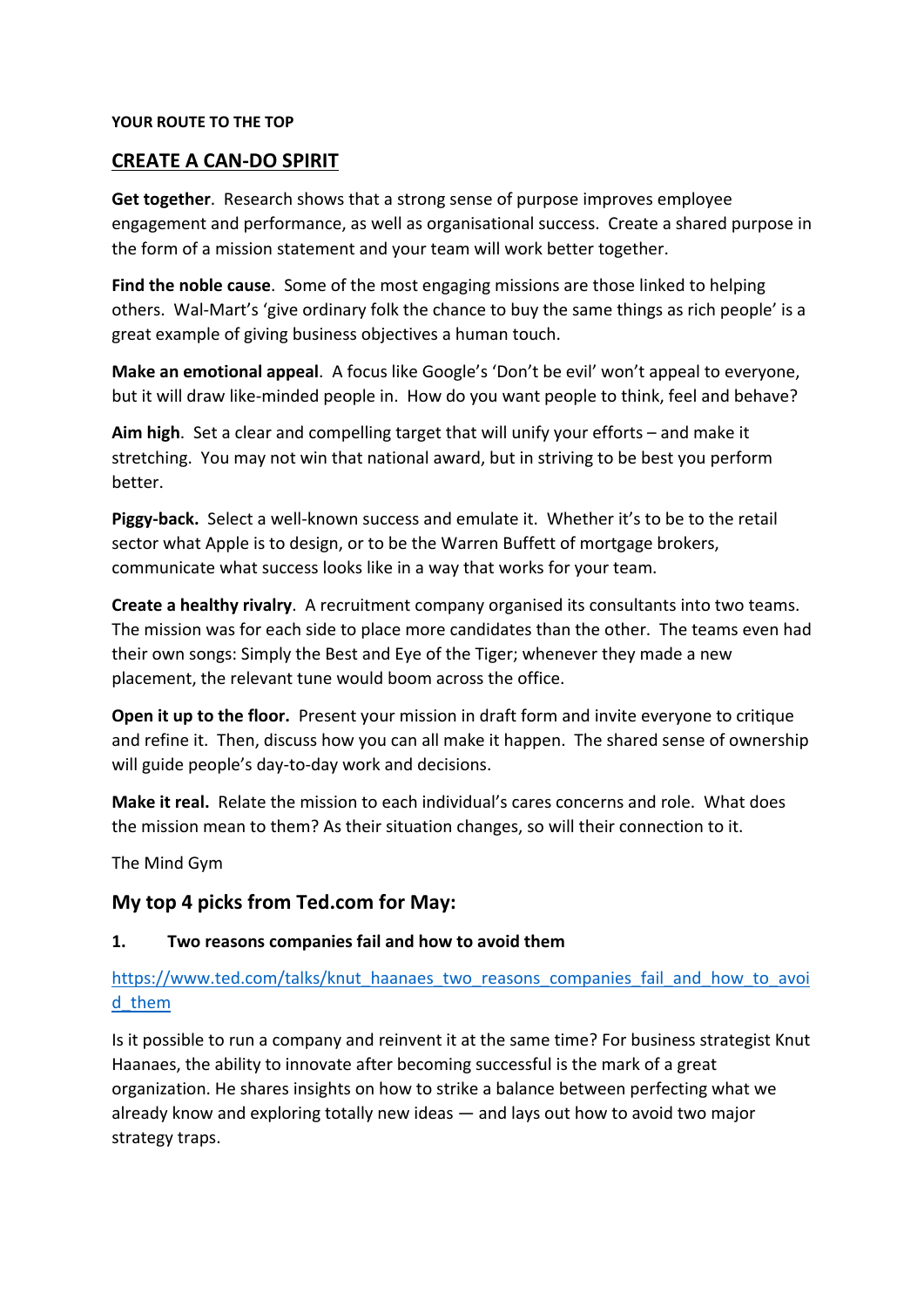## **2. Secret to great public speaking**

#### https://www.ted.com/talks/chris\_anderson\_teds\_secret\_to\_great\_public\_speaking

There's no single formula for a great talk, but there is a secret ingredient that all the best ones have in common. TED Curator Chris Anderson shares this secret — along with four ways to make it work for you. Do you have what it takes to share an idea worth spreading?

#### **3. The unexpected benefit of celebrating failure**

#### https://www.ted.com/talks/astro\_teller\_the\_unexpected\_benefit\_of\_celebrating\_failure

Great dreams aren't just visions," says Astro Teller, "They're visions coupled to strategies for making them real." The head of X (formerly Google X), Teller takes us inside the "moonshot factory," as it's called, where his team seeks to solve the world's biggest problems through experimental projects like balloon-powered Internet and wind turbines that sail through the air. Find out X's secret to creating an organization where people feel comfortable working on big, risky projects and exploring audacious ideas.

#### **4. Wisdom from great writers on every year of life**

#### https://www.ted.com/talks/joshua\_prager\_wisdom\_from\_great\_writers\_on\_every\_year\_of\_life

As different as we humans are from one another, we all age along the same great sequence, and the shared patterns of our lives pass into the pages of the books we love. In this moving talk, journalist Joshua Prager explores the stages of life through quotations from Norman Mailer, Joyce Carol Oates, William Trevor and other great writers, set to visualizations by graphic designer Milton Glaser. "Books tell us who we've been, who we are, who we will be, too," Prager says.

'Do nothing for others is the undoing of oneself. We must be purposely kind and generous, or we miss the best part of life's existence. The heart that goes out of itself gets large and full of joy. This is the great secret of the inner life. We do ourselves most good by doing something for others

Horace Mann

## **PROBLEM SOLVING – A FOUR STAGE MODEL**

1. Accept the existence of the problem and its context.

Identify what the problem really is.

2. Gather as much information about the problem and its context as possible.

Build an interpretation and explanation of the problem.

3. Devise a range of potential solutions for the problem.

Discuss possible solutions with others. Choose the most promising approach and prepare to experiment with it.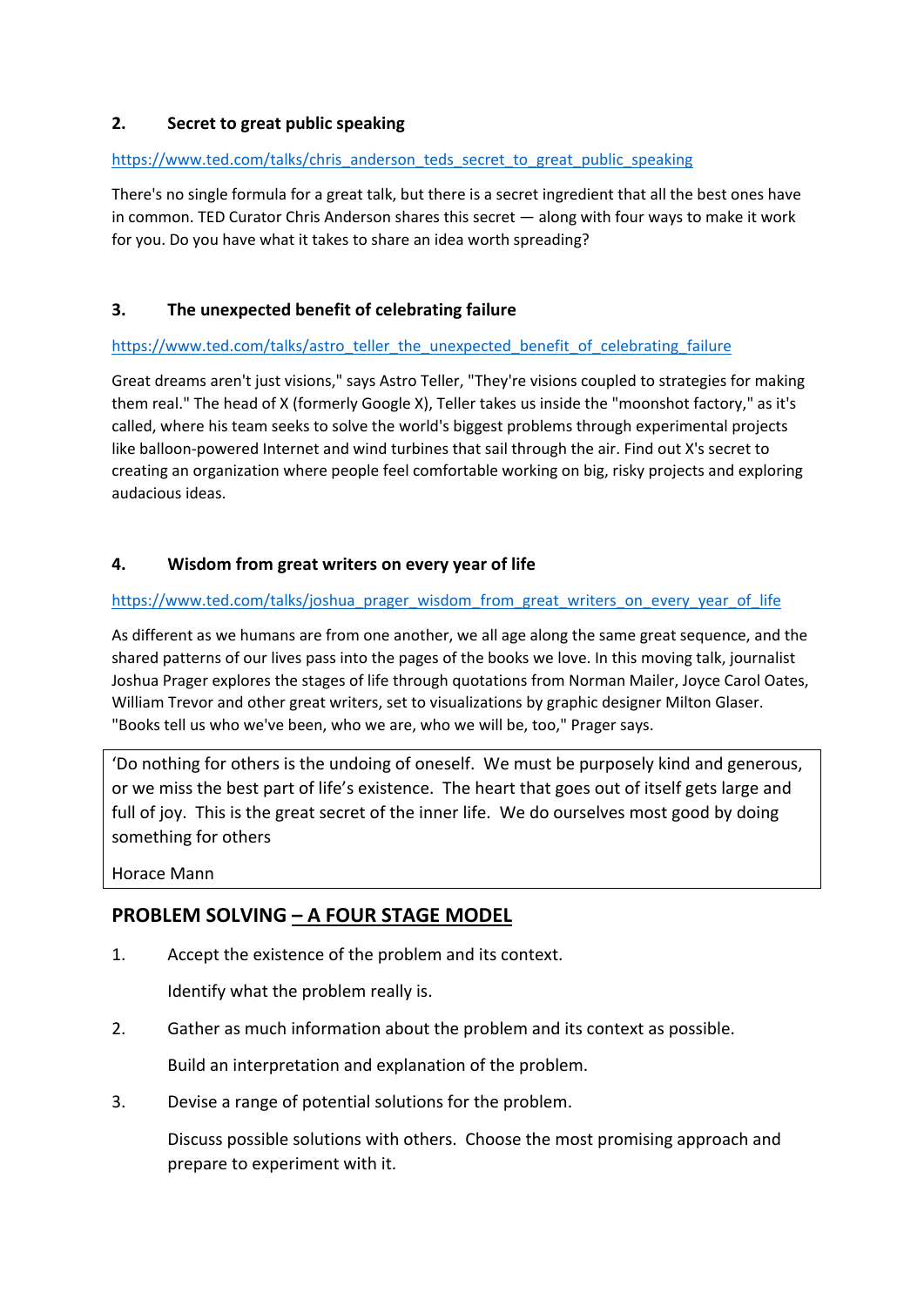4. Take Action – reflect on the outcome and evaluate your chosen approach.

Modify your strategy and prepare to implement alternative approaches. Try to learn from experience and develop your problem-solving skills.

'Let your enthusiasm radiate in your voice, your facial expressions, your personality, the words you use, and the thoughts you think! Nothing great was ever achieved without enthusiasm'

Ralph Waldo Emerson

## **This Mindset Will Kill Your Organisation**

## **Time to read: Just over 3 Minutes to avoid just that**

Dear Steve

I hear it all the time – from organisations around the world – it always goes something like this…

CEO "Why is this project late?"

Response "Well, projects are always late, that's a well-known fact"

Silence – I mean, how can one challenge such a statement?

By knowing this

NO – not all projects run late, or over budget, or with no measurable Return on Investment, or don't meet Outcomes

It may seem this way because most do. Hey, get that, in 2022, in the age of 'Digital', 'The Cloud' and 'AI', little seems to have changed since the age of The Blackberry!

And it simply does not have to be that way – make the following three absolute cast iron rules:

1. Prioritise ALL your projects – sorted by Return on Investment – then select the 10% that bring in 90% of your value and stop doing all the others. That's your busyness and simplicity sorted.

2. Have one overall team responsible for giving the go ahead for every project, which must show a minimum of 3 X Return on Investment - a financial value that is always agreed right at the start - and tracked continuously.

3. Time - Use the 'Theatre Curtain Up' approach – our play, to be performed in front of The Queen / President etc. opens on – date for project completion - And it will be ready, and open then.

Yes, this is a rant, it is also the blindingly obvious, and this nonsense about projects must stop now**.** 

David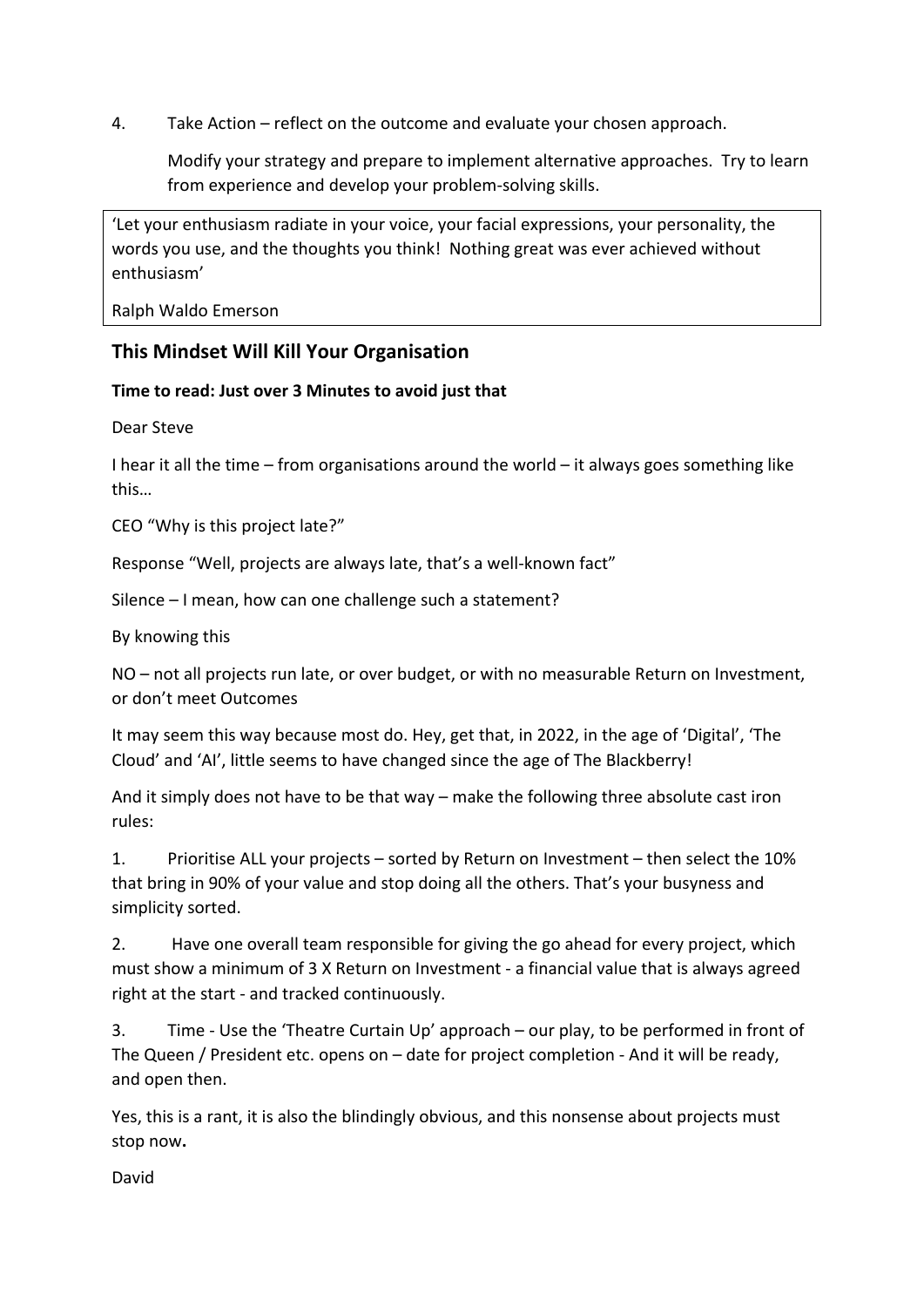(David Taylor author and broadcaster)

@nakedleader across all social media

[www.davidtaylorsblog.com](http://www.davidtaylorsblog.com/) 

[www.thorlhome.com](http://www.thorlhome.com/) 

## **8 TIPS TO SECURE MEANINGFUL SUCCESS**

- 1. Define success in your terms
- 2. Source your support team
- 3. Create space in your day to think, plan and act
- 4. Focus on the 'could do' rather than 'should do'
- 5. Learn from your mistakes
- 6. Build your emotional readiness
- 7. Know your risk appetite
- 8. Become friends with persistence, patience and practice

Copyright 2022 www.michellegibbings.com

#### **CAREER MASTERCLASS**

#### **DEAL WITH CRITICISM**

**Ask for it**. Avoid an ambush by having regular performance catch-ups with your manager. The truth may hurt, but the sooner you hear it, the sooner you can fix it.

**Keep calm and quiet**. Don't interrupt critics with excuses (you'll look defensive) and don't glower (you could stop them sharing a crucial insight). Instead , be neutral and encouraging and focus on hearing and memorising everything they say.

**Reframe**. See criticism as proof the other person cares. Why else would he spend time and energy telling you how to improve?

**Clarify**. The more specific criticism is, the more helpful it is. If you don't agree or understand, delve deeper with questions. Find out exactly what you did and how it caused a problem, then summarise back to show that you've taken it all in.

**Pick your battles**. Criticism is rarely groundless but often exaggerated. From the hyperbolic overview ('your client meetings are never successful'), select the elements you have the power to change ('you're often unprepared').

**Say thank you**. Welcoming feedback not only means you'll receive more (and so improve faster) but your popularity will be boosted. It shows confidence, dedication and grace, too.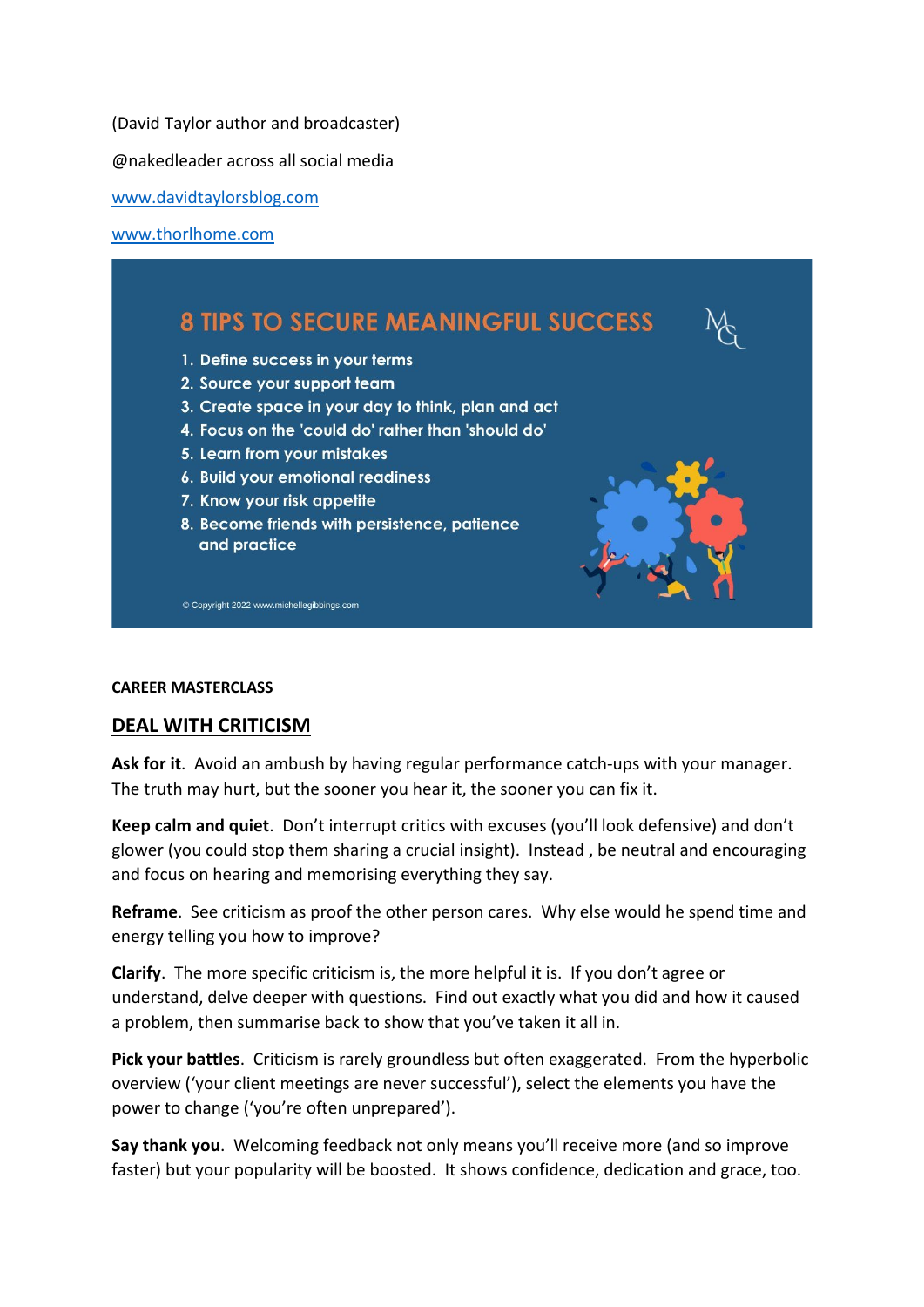**Ask critics for advice**. If you can stomach the home truths, turning your critic into your coach will fend off future attacks.

**Switch on your filter**. If a critic's comments seem irrational or emotional, ignore them. You are not a punch bag

**Bounce back**. Spend time with someone who thinks you're great, whether it's an old client, colleague or adoring partner.

**Learn.** How will you handle criticism next time? Write down three things you have learnt. Remember them. Move on.

The Mind Gym. Relationships is published by Little, Brown at £12.99 – [www.mindgym.com/books](http://www.mindgym.com/books)

'Success in life comes not from having the right cards, but from playing bad ones properly'

Joshua Dool

'You can do anything if you have enthusiasm. Enthusiasm is the yeast that makes your hopes rise to the stars. Enthusiasm is the spark in your eye, the swing in your gait, the grip of your hand, the irresistible surge of your will and your energy to execute your ideas. Enthusiasts are fighters, they have fortitude, and they have staying qualities. Enthusiasm is at the bottom of all progress! With it, there is accomplishment. Without it, there are only alibis'

Henry Ford

## **PRESENT WITH PANACHE**

- 1. Know your audience
- 2. Keep slides to a minimum
- 3. Make eye contact
- 4. Stick to the point
- 5. Keep it brief
- 6. Think about tone
- 7. Share your own experience
- 8. Vary the pace
- 9. Remember: practice makes perfect
- 10. Relax but not too much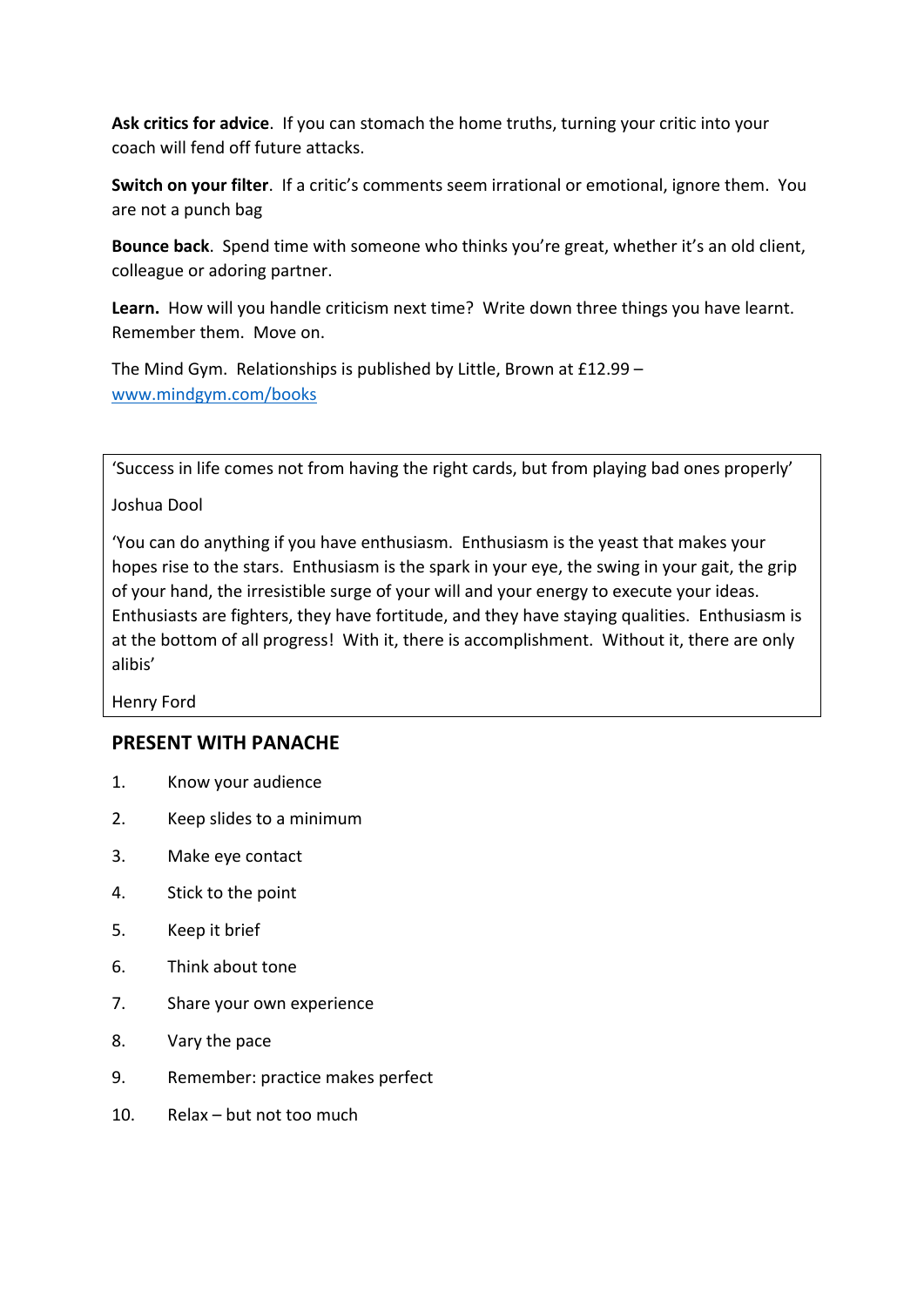#### **KINDNESS**

Guard within yourself that treasure, kindness. Know how to give without hesitation, how to lose without regret, how to acquire without meanness…..Know how to replace in your heart, by the happiness of those you love, the happiness that may be wanting in yourself.

George Sand (Amandine Dupin) 1804-1876 French Novelist

## **THE RULES**

## **APOLOGISING**

**Accept your role** – If you're the boss, sometimes it is down to you to apologise on behalf of your team (and sometimes your organisation!) for things that may have had nothing to do with you personally. Do so without any reservations or excuses otherwise your apology will sound hollow.

**Swallow your pride** – accepting responsibility is not the same as admitting you were wrong. View your apology as strength not a weakness – a vital skill that will help you gain, not lose, the respect of staff and customers.

**Don't wait to be asked** – say sorry as soon as possible. Delaying will make it harder and up the chances of others asking you to apologise first. If you didn't realise your mistake, apologise as soon as it's drawn to your attention.

**Choose your words carefully** – 'I'm sorry but…' will always make an apology insincere. Instead, be clear and concise, stating why you're apologising and what for. Also ensure the aggrieved party gets their say. Listen to them and acknowledge their anger.

**Rectify the situation** – be honest and admit why the problem has occurred. Outline how you plan to ensure it doesn't happen again, without making promises you can't keep. Any form of compensation should be carefully thought through and appropriate for the level of upset caused.

#### ILM Edge Magazine

"Because everything we say and do is the length and shadow of our own souls, our influence is determined by the quality of our being." Dale E Turner

## **3 Steps to Finally Tackle Your Tedious Tasks**

#### By Mary Carlomagno

Every job has some degree of repetitious, uninspiring tasks that can often be boring and exhausting. Most people dread tasks like stuffing envelopes or filling out expense reports and would prefer more fulfilling and stimulating work. As a professional organizer who encourages people to [find the joy in tidying up](https://www.success.com/joy-at-work/?utm_medium=email&utm_source=hs_email&utm_campaign=Inside%20SUCCESS&utm_content=213054739&utm_medium=email&utm_source=hs_email&utm_campaign=Inside%20SUCCESS&utm_content=213054739) their desks, calendars and filing cabinets, I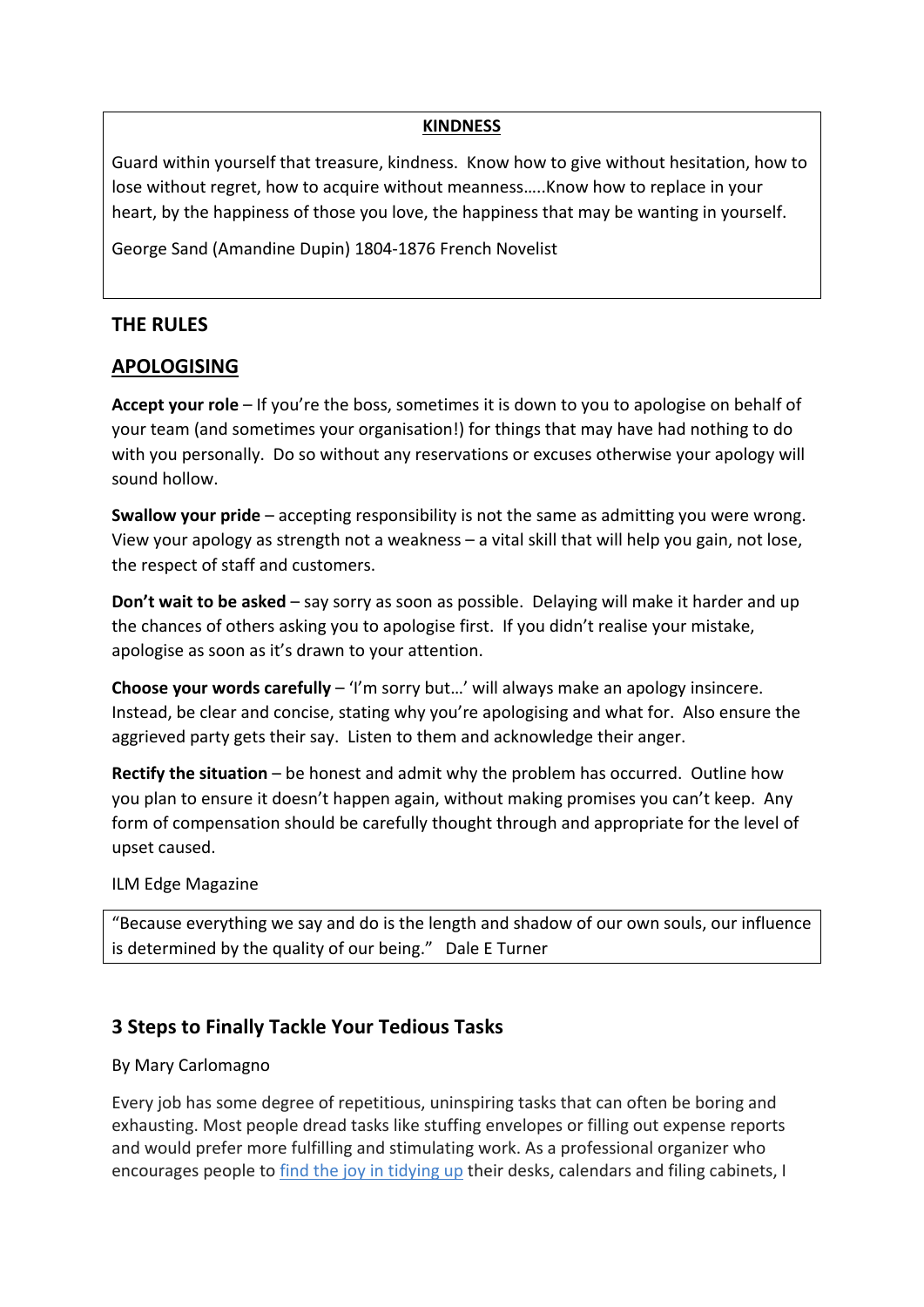am very familiar with the thinking behind grunt work, as organizing often falls into that category. But I don't get offended, because I know that 99% of this is mental; that is, managing how you feel about the tasks instead of achieving the actual tasks themselves.

Three major emotional obstacles stand in the way of muscling through the grunt work.

- How we feel about what we are doing, which places us in a judgmental, often unpleasant state.
- We wait for perfect conditions to begin, such as being in the mood or the right time of day to engage in certain tasks.
- The greatest obstacle we face is procrastination, which by definition is the choosing of a more pleasurable task over the task at hand.

## **1. Change your mindset.**

Let's begin all of this emotional thinking by giving the term grunt work a more desirable title, such as "the necessary." These smaller jobs are necessary players in your ensemble of work. The famous actor and playwright Constantin Stanislavski once said, "There are no small roles, only small actors." He meant to encourage his actors to invest in what they were given, regardless of the amount of lines or stage time. Since our perception is that these jobs are small or menial at best, and at worst demeaning or boring, we find ourselves labelling or judging the work. When you trivialize the work from the start, your emotions take over. The first step is to release the emotion and judgment you have around this work and [simply engage in it.](https://hbr.org/2018/09/how-to-help-your-team-manage-grunt-work?utm_medium=email&utm_source=hs_email&utm_campaign=Inside%20SUCCESS&utm_content=213054739)

Recently we had our kitchen remodelled with all new cabinetry. The cabinetmaker came every day for several days and made all of the cabinets by hand. I marvelled not only at his craftsmanship but also at his ability to perform repetitive tasks over and over again. He did not question what he was doing or emotionalize it; he simply built beautiful cabinets, one step at a time. The small daily steps he took brought him to a beautiful body of work (and a beautiful new kitchen for us). He understood that each task built upon the next, all equally contributing to the final product.

## **2. Stop waiting.**

The second obstacle people face is that they [wait for the perfect condition](https://medium.com/better-advice/there-is-no-perfect-timing-in-life-there-is-just-time-and-what-you-do-with-what-youre-given-633388de8d0e?utm_medium=email&utm_source=hs_email&utm_campaign=Inside%20SUCCESS&utm_content=213054739) to attack these jobs, fooling themselves into thinking there is a right time of day or certain mood they need to be in before they can start. Set up your daily schedule with the most favourable times to engage in this kind of work. If you [work better in the morning,](https://www.success.com/4-morning-routine-tips-to-set-yourself-up-for-a-successful-day/?utm_medium=email&utm_source=hs_email&utm_campaign=Inside%20SUCCESS&utm_content=213054739&utm_medium=email&utm_source=hs_email&utm_campaign=Inside%20SUCCESS&utm_content=213054739) take the early part of the day to do these less desirable tasks. This will also give you an early sense of accomplishment, which carries you throughout the day. Consider setting a timer, even just 15 minutes to start. As you [get better at focusing,](https://www.success.com/how-to-create-the-perfect-conditions-for-deep-focus/?utm_medium=email&utm_source=hs_email&utm_campaign=Inside%20SUCCESS&utm_content=213054739&utm_medium=email&utm_source=hs_email&utm_campaign=Inside%20SUCCESS&utm_content=213054739) you can extend the time. This will give you an idea of how long it will take you to accomplish these tasks. You might find that 15 minutes a day helps you accomplish all that you need in one week.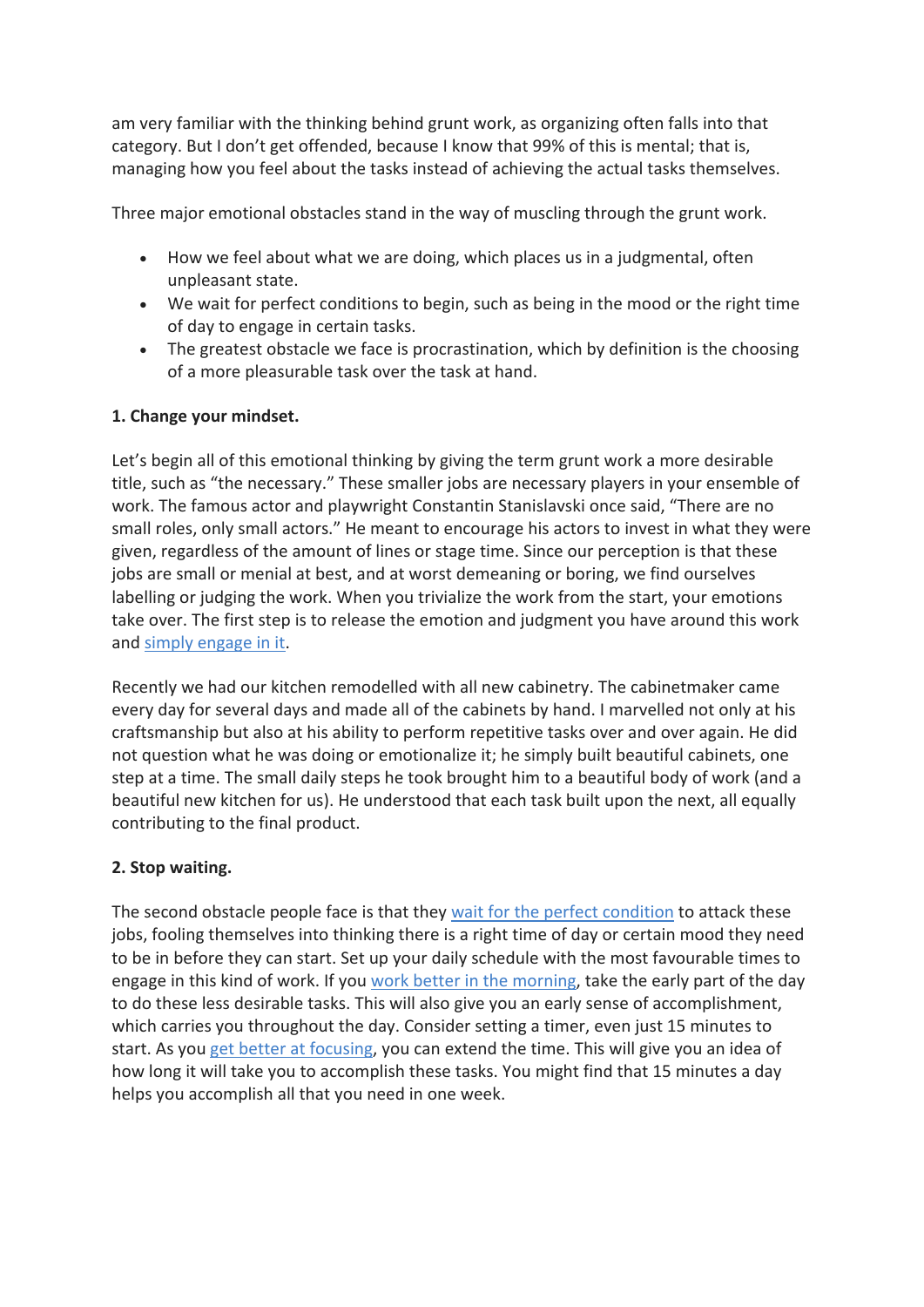#### **3. Stick to it.**

It doesn't take much to [derail us from our work.](https://hbr.org/2019/12/10-quick-tips-for-avoiding-distractions-at-work?utm_medium=email&utm_source=hs_email&utm_campaign=Inside%20SUCCESS&utm_content=213054739) Something as simple as a text or social media post can cause us to put off the work at hand. Suddenly, procrastination has replaced our emotional thinking. This could happen in just about every situation where a choice has to be made; there will simply always be something better to choose. I'm not alone in my thinking. Procrastination experts say this delay of tasks does little to help you. It just puts off the inevitable. Wouldn't it be better to get the nasty task out of the way to begin with?

[Handling procrastination habits](https://www.success.com/6-secrets-to-preventing-procrastination/?utm_medium=email&utm_source=hs_email&utm_campaign=Inside%20SUCCESS&utm_content=213054739&utm_medium=email&utm_source=hs_email&utm_campaign=Inside%20SUCCESS&utm_content=213054739) can be solved with simple reward-setting. If you set up a plan to clear up your office filing system over the course of a week[,](https://www.success.com/blog/this-7-step-morning-routine-helped-me-build-a-billion-dollar-brand?utm_medium=email&utm_source=hs_email&utm_campaign=Inside%20SUCCESS&utm_content=213054739&utm_medium=email&utm_source=hs_email&utm_campaign=Inside%20SUCCESS&utm_content=213054739) make a daily routine for doing the work. By week's end, you can reward yourself with something commensurate with the goal achieved. I don't mean booking a trip to Vegas for clearing out one desk drawer; instead, reward yourself with a latte or small treat. This system of work and reward will not only get you to your goal faster, but also makes the work more pleasurable along the way.

With th[e](https://www.success.com/article/7-crucial-mindset-shifts-to-achieve-everything-you-want?utm_medium=email&utm_source=hs_email&utm_campaign=Inside%20SUCCESS&utm_content=213054739&utm_medium=email&utm_source=hs_email&utm_campaign=Inside%20SUCCESS&utm_content=213054739)se simple [shifts in how we think](https://www.success.com/mindset-and-the-happiness-factor/?utm_medium=email&utm_source=hs_email&utm_campaign=Inside%20SUCCESS&utm_content=213054739&utm_medium=email&utm_source=hs_email&utm_campaign=Inside%20SUCCESS&utm_content=213054739) and feel about the necessary, we can be more [productive.](https://www.success.com/12-productivity-tools-and-strategies-to-help-you-seize-the-day/?utm_medium=email&utm_source=hs_email&utm_campaign=Inside%20SUCCESS&utm_content=213054739&utm_medium=email&utm_source=hs_email&utm_campaign=Inside%20SUCCESS&utm_content=213054739) In the words of St. Francis of Assisi, "Start by doing what is necessary; then do what's possible; and suddenly you are doing the impossible."

*This article was published in October 2017 and has been updated. Photo by @Korneevamaha/Twenty20*



#### [Mary Carlomagno](https://www.success.com/author/mary-carlomagno/?utm_medium=email&utm_source=hs_email&utm_campaign=Inside%20SUCCESS&utm_content=213054739&utm_medium=email&utm_source=hs_email&utm_campaign=Inside%20SUCCESS&utm_content=213054739)

#### [Articles](javascript:ToggleAuthorshipData(2803793183,%20)

Mary Carlomagno is the owner of [Order,](https://www.orderperiod.com/?utm_medium=email&utm_source=hs_email&utm_campaign=Inside%20SUCCESS&utm_content=213054739) which specializes in clutter control, urban apartment solutions, office spaces and shopping addictions. Mary's philosophy is simple: do not let clutter control your life. Her easy-going approach, sense of style and strong communication skills create an atmosphere that makes organizing fun. She is the author of three books, *[Give](https://www.amazon.com/gp/product/B009LQJPFU/ref=as_li_tl?ie=UTF8&camp=1789&creative=390957&creativeASIN=B009LQJPFU&linkCode=as2&tag=sm0fe-20&linkId=7BPKWX3CRJGZAC2I&utm_medium=email&utm_source=hs_email&utm_campaign=Inside%20SUCCESS&utm_content=213054739)  [it Up! My Year of Learning to Live Better with Less](https://www.amazon.com/gp/product/B009LQJPFU/ref=as_li_tl?ie=UTF8&camp=1789&creative=390957&creativeASIN=B009LQJPFU&linkCode=as2&tag=sm0fe-20&linkId=7BPKWX3CRJGZAC2I&utm_medium=email&utm_source=hs_email&utm_campaign=Inside%20SUCCESS&utm_content=213054739)*, *[Secrets Of Simplicity](https://www.amazon.com/gp/product/B002DYHI0G/ref=as_li_tl?ie=UTF8&camp=1789&creative=390957&creativeASIN=B002DYHI0G&linkCode=as2&tag=sm0fe-20&linkId=CASJOD6LQOSRANRZ&utm_medium=email&utm_source=hs_email&utm_campaign=Inside%20SUCCESS&utm_content=213054739)* and *[Live More, Want](https://www.amazon.com/gp/product/1603425586/ref=as_li_tl?ie=UTF8&camp=1789&creative=390957&creativeASIN=1603425586&linkCode=as2&tag=sm0fe-20&linkId=C7BA7SH2R5TZSUHP&utm_medium=email&utm_source=hs_email&utm_campaign=Inside%20SUCCESS&utm_content=213054739)  [Less](https://www.amazon.com/gp/product/1603425586/ref=as_li_tl?ie=UTF8&camp=1789&creative=390957&creativeASIN=1603425586&linkCode=as2&tag=sm0fe-20&linkId=C7BA7SH2R5TZSUHP&utm_medium=email&utm_source=hs_email&utm_campaign=Inside%20SUCCESS&utm_content=213054739)*. Mary has been featured on *The Oprah Winfrey Show*, *The Today Show*, *CBS News*, in *Redbook*, *Real Simple* and *Woman's Day*. She has been interviewed on *National Public Radio*, the *Joan Hamburg Show* and *Martha Stewart Living*.

Courtesy of USA 's Success Magazine